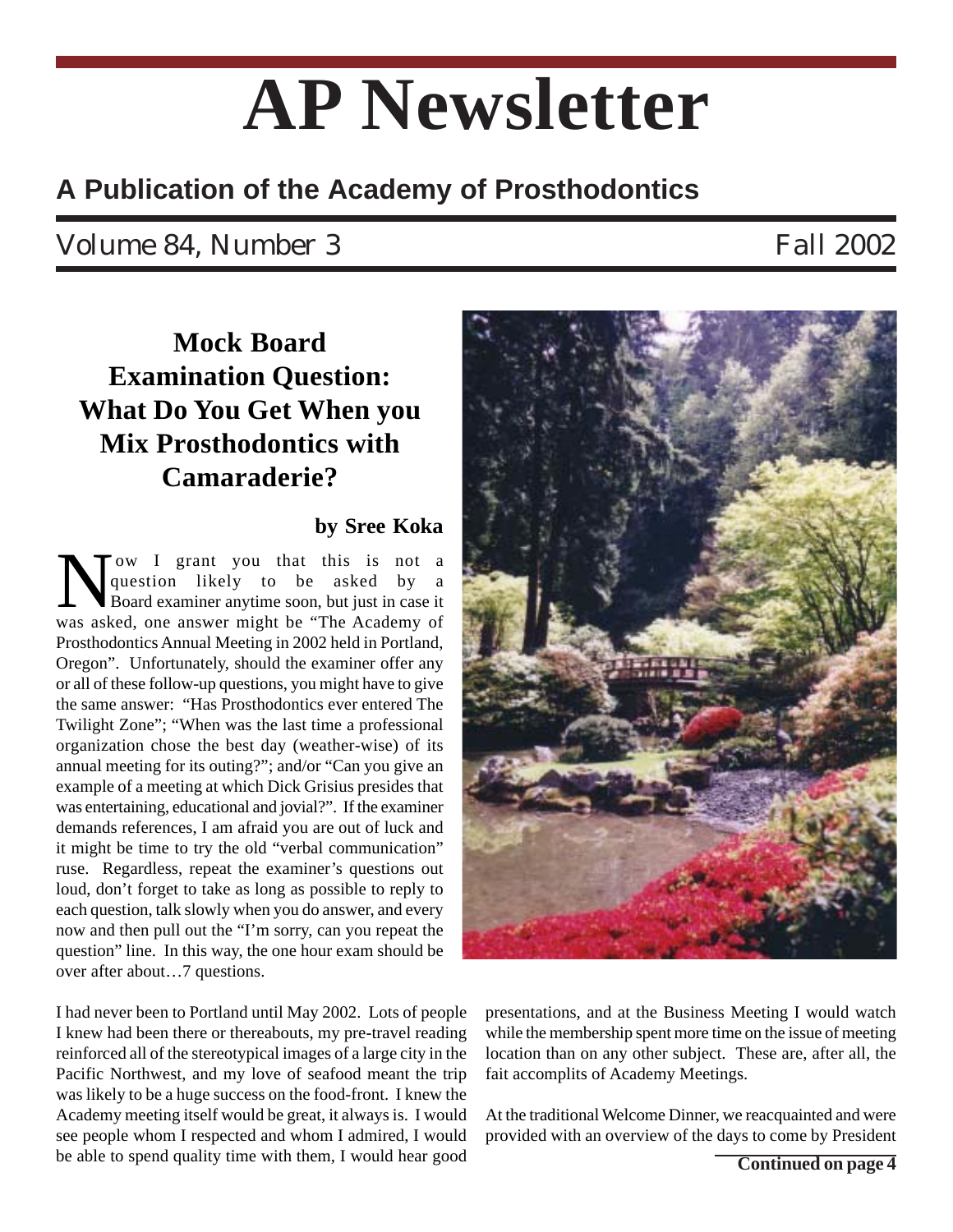# **Perspectives** from the Editor by Steven Eckert

# **Welcome to the Era of the Mini-Specialty**

I must admit that I haven't actually<br>seen any of the Austin Powers<br>movies but neither have I been lucky<br>enough to escape those ads that feature must admit that I haven't actually seen any of the Austin Powers movies but neither have I been lucky the skinhead arch villain, Dr. Evil, with a miniaturized version of himself as a sidekick named 'Mini Me'. Little did I realize that the leadership of the American Dental Association would take this movie as inspiration for the establishment of mini-specialties.

You see, the August 19, 2002 issue of the ADA News reports a "New process for accreditation" in which areas with special knowledge can establish board certification. Sounds great doesn't it? We can soon imagine the American Board of\_\_\_\_ fill in the blank with special phrases like Laminates for Laterals or Maxillary Premolar to Premolar Rehabilitation. A while ago in this column I described a series of ridiculous, fictional societies in an attempt to provide a little laughter to the readers. Little did I realize that these could be prophetic concepts. Those frivolous suggestions could come to be following the recent ADA edict.

Oh, I understand where this comes from. The ADA seems to have fallen to pressure from special interest groups who, unable to demonstrate a body of knowledge sufficient to become a specialty, opened a back door wide enough to allow themselves to claim board certification in something less than a specialty. Does anyone believe that the public will be able to differentiate these board certified non-specialists from real specialists? I doubt it!

Perhaps the best example is that offered by our medical colleagues. Pick up any major city magazine and you'll find page after page of advertisements for surgeons who are board certified in some cosmetic and/or reconstructive specialty. The fascinating part is that no two surgeons are certified by the same board and it is frighteningly clear that the reader has no idea which boards are legitimate and which ones are minispecialties.

All of this should make us ask why we have specialties? My understanding is that specialties in dentistry exist because undergraduate dental education is unable to teach all there is to know about every discipline in dentistry during the four-year curriculum. The understanding is that there is a body of knowledge in specific areas of dentistry that cannot be fully grasped during our general dental education. In addition it is distinctly possible that not every student will have the ability to master every skill in every discipline at the same rate. Differing levels of dexterity may make it impossible for an individual to become adept in one area while still being fully capable of mastering another.

So specialties are here to address a level of knowledge that is above and beyond the entry level. Why then, must every specialty require at least 24 months of training? Can't someone have a special skill that only takes 52 weeks to accomplish? And if such a situation exists, why shouldn't that individual be able to be recognized in this area? To me, this is where the questions get tough and the answers might get tougher. Thinking about it this may be the reason that the ADA caved in to the pressure rather than taking a stance on this important issue.

I think that the real issue is one of protecting the public. Organized dentistry has a responsibility to the public to ensure that their safety is protected. Can it pretend to protect the public from the dental mini-specialist who is board certified in some piece of a larger specialty? How does the public begin to understand that such and such minispecialty is just a little piece of a larger pie and that larger pie holds more of the answers to the problems that the patient is experiencing? I think the answer is that the public will never know. The public will see that Dr. X is certified is

#### **Continued on page 6**

The Academy of Prosthodontics Newsletter is Published Triannually by The Academy of Prosthodontics Send Address Changes to Dr. Jon Wiens Deadline for next issue is December 1, 2002 Dr. Steven E. Eckert Editor Mayo Clinic W4B 200 1st Street S.W. Rochester MN 55905 (507) 284-2951 Telephone (507) 284-8082 Fax seeckert@mayo.edu

| Dr. Jonathan Wiens        | <b>PECLEIBLA</b> |
|---------------------------|------------------|
| 6177 Orchard Lake Rd.     | Treasurer        |
| Suite 120                 |                  |
| West Bloomfield, MI 48322 |                  |
| Phone (248) 855 6655      |                  |
| Fax (248) 855 0803        |                  |
| jonatwiens@aol.com        |                  |
| Dr. Sree Koka             | Assoc. Editor    |
| Dr. Roman Cibirka         | Staff writer     |
| Dr. Jim Chandler          | Outreach         |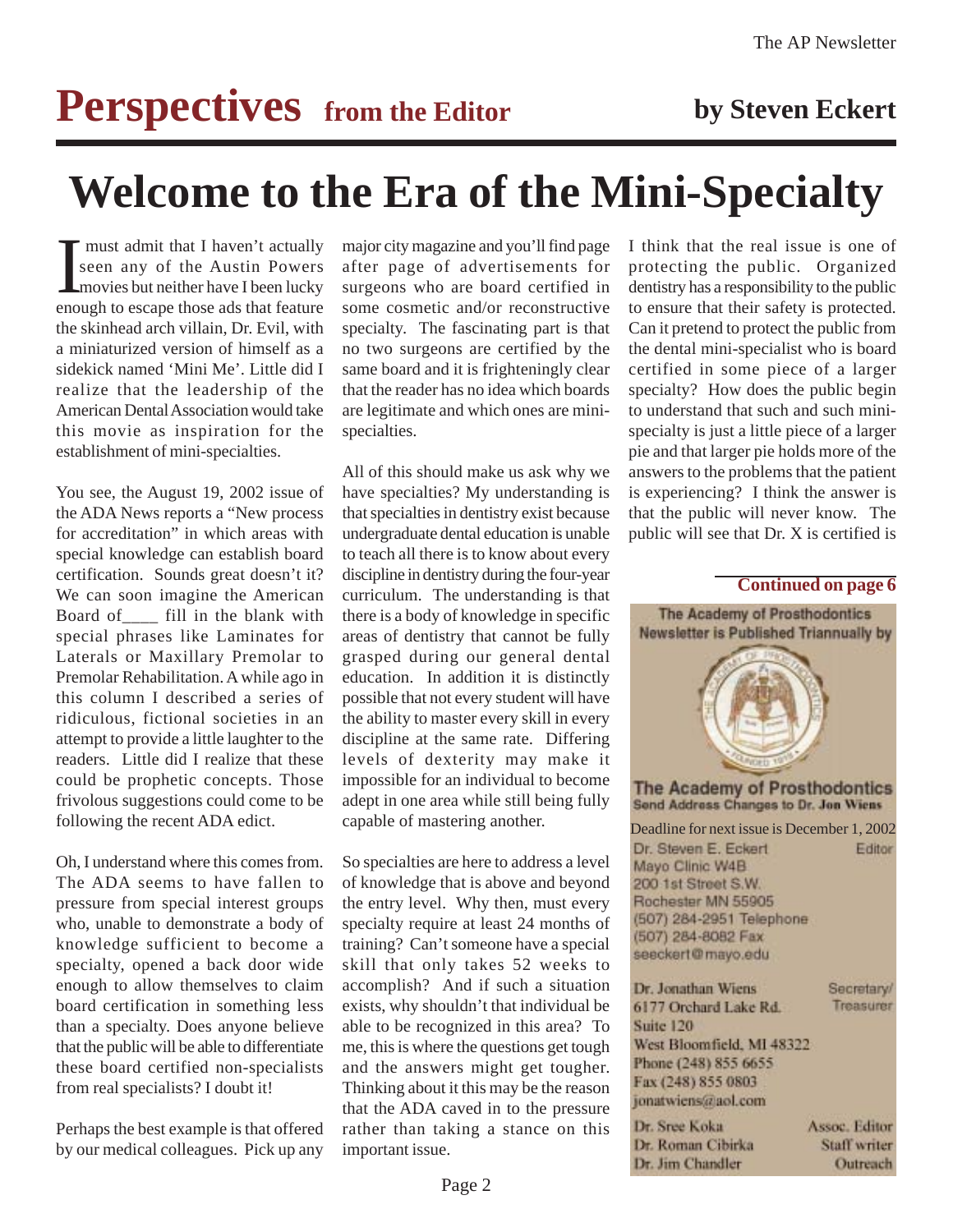# **Secretary-Treasurer Notes** By Jonathan Wiens

*~It doesn't rain in Portland* ~ ... well, at least not during our annual meeting, but thanks for the nice umbrella anyway. The social events kept everyone busy with fishing, golfing, brewery-pub crawl, dessert, mountain climbing, chair lift to Mt. Hood, dessert, shopping, oriental garden tour, hiking, bus journey and of course more dessert. The educational program in Portland was well planned by Scientific Program Chair Murrell and his committee. It is also important to note the corporate sponsors supporting our educational efforts including the AP Foundation, Implant Innovations, Ivoclar Vivadent, Nobel Biocare, Philips Oral Health Care, 3M ESPE and Straumann, making the meeting a success. During the Annual Meeting President Grisius took the helm with great confidence and piloted us clear of any difficulties. During his watch he ran a tight ship and noted that the Academy still has much to do in promoting prosthodontics. While he now becomes our Immediate Past-President, he will surely be sought after for his counsel.

The next year's meeting will be in Boston, Massachusetts at the Westin Copley Place May 1-5, 2003 (Thursday through Monday). Incoming President Rogoff has taken his cue from "the lanterns in the North Church." Goals have been set followed by the appointment of the various committee chairs and members who will serve as his "Minutemen." The committee assignments are included with the Newsletter. Scientific Program Chair VanBlarcom has completed the program well before our Interim Council Meeting – a first! The President and Secretary recently met with Ted and Marguerite Riley, our Local Arrangement Chairs,

who have already organized the social events. There will be exciting pre and post meeting activities, including golf before the meeting and the Boston Pops the day after. Marguerite Riley will be providing more information with a special mailing.

The membership had voted at the last Annual Business Meeting to modify the weekday schedule for 2004 Niagara meeting. The Niagara is being scheduled for May 4-8, a Tuesday to Saturday format, to avoid Mother's Day. The membership has voted to go to Scottsdale in 2005, San Francisco in 2006 and Charleston in 2007. I would like to thank the General Arrangement Chairs John Agar, Bob Gillis and Lisa Lang for their efforts in investigating each location. Each venue is being reviewed relative to their accommodations, meeting space and potential social events. Subsequently, we will have to determine the most suitable meeting timeframe and then refine the hotel contracts.

We applaud our new Active Fellows Antonio Bello, Lawrence Brecht, Ana Diaz-Arnold, Robert Kelly, Tom McGarry and Clark Stanford. We also welcome our new Associate Fellows Tom Barco, Jeffrey Rubenstein and Steve Sadowsky. These talented individuals will become the leaders of the Academy in the not too distant future.

The Executive Council will meet on Sunday, November 17, 2002 in Chicago to further address the needs of the Academy and to organize the activities for the upcoming year. Your suggestions or queries are always encouraged for the good of the Academy and the fellowship.

Lastly, we will be mailing requests for any changes in membership information and dues statements in November. It is important that you inform us of address or e-mail changes as soon as possible. Fellowship Nomination forms are available from the Secretary-Treasurer.

#### **Continued on page 6**

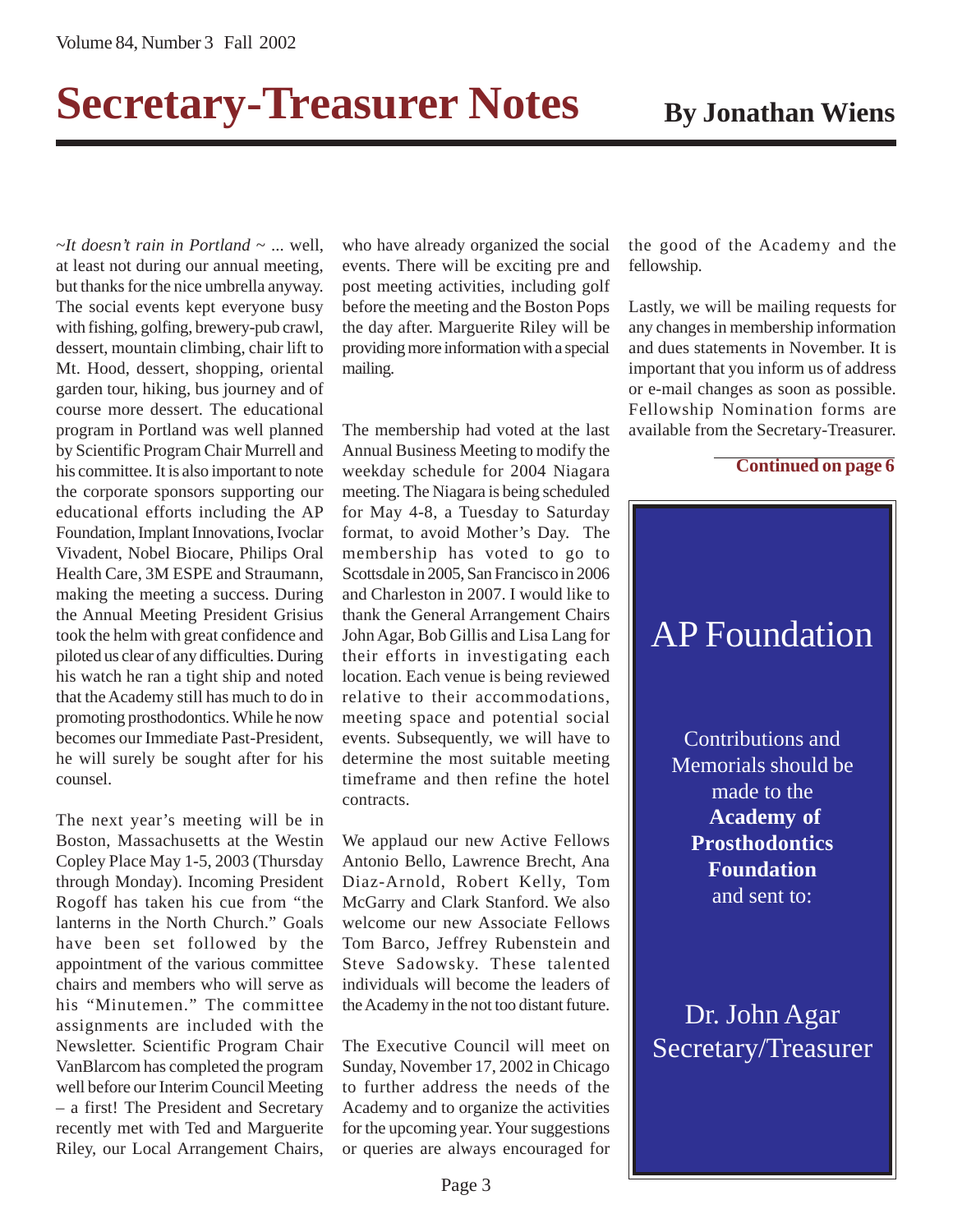### **2002 in Portland Continued from page 1**

Grisius. After dinner, Gerry Barrack led us on a nature slide tour of his local haunt in New Jersey, and we were enthralled by voices "A Capella" from Seattle. We began our scientific sessions with some sobering words regarding addiction. Drs. William Hooker and John Sealy gave us a professional perspective, while Dr. Curtis Vixie's personal confession of drug addiction added weight to the seriousness of this



*Drs. Frush and Yanase getting ready to take the stage*

problem. The morning continued with Dr. Antonio Bello's discussion of ceramic implant abutments, Dr. Diaz-Arnold's overview of the impact of saliva on patient care, Dr. McGarry's description of a diagnostic classification system of partial edentulism, Lt. Col. Taylor's research on the effect of growth factors on osteoclastic resorption of various graft materials,

and Dr. Christian Stohler's techno-wizardry as he described the pathogenesis of orofacial pain. During the scientific session, the spouses enjoyed a tour of the classical Chinese and Japanese gardens, and the evening brought the opportunity to sample some of Portland's ales and atmosphere for those who participated in the "Brewery Tour". I can assure you



*Someone said that there were negotiations to merge two countries but the evidence of this was not compelling*

that Bob Kelly's photos of this event are going to be well worth the wait for next year's Welcome Dinner slide show.

Saturday morning brought the opportunity to experience actor/ director Steve Eckert's creativity and actor/producer Rhonda Jacob's passion for Evidence-Based Dentistry as they led Alan Carr and myself through the process of generating a Twilight Zone episode titled "Three Dentists in Search of a Clue". We were then fortunate to hear the wisdom of Dr. John Frush as he described the concepts upon which Dentogenics is based. The morning came to an end with presentations from Dr. Chris Marchack on how to prepare state of the art presentations, from Dr. James Clark on recent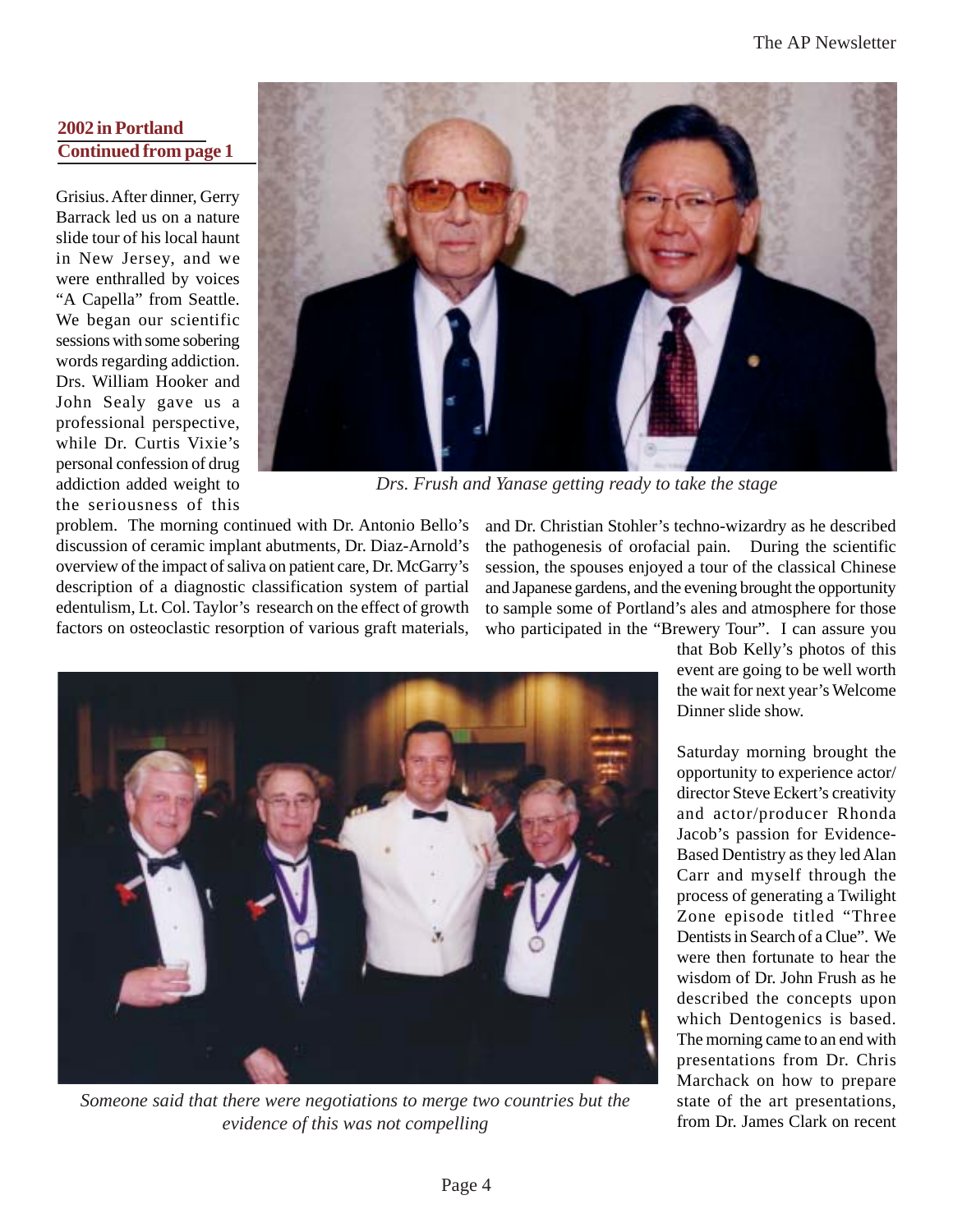

*Gerry Graser was overheard saying "I love bus trips."*

developments in digital photography, before Dr. Robert Ahlstrom presented a series of standards for dental informatics. Saturday afternoon and evening were dedicated to the traditional Academy Outing. We began with a busride (Gerry Graser's favorite part of the meeting) to Mount Hood to experience a feast of desserts and a frigid (and thankfully optional) chairlift ride at Timberline Lodge. We enjoyed sunshine bathing Mount Hood; a far cry from the

inches of snow that fell the following day! The Columbia River Gorge Interpretation Center provided the location for our evening meal.

On Sunday morning, we learned more about the University of Toronto experiences of the Implant Prosthodontic Unit in managing partial edentulism. Dr. John Zarb, Dr. Nikolai Attard, Dr. Francine Albert and Dr. Ross Bryant all shared their knowledge with us. The second half of the morning was devoted to additional implant topics: Dr. Lisa Lang summarized key aspects of preload, Dr. Steve Parel described his clinical experiences with the Novum system, Dr. Oded Bahat presented on "Three Dimensional Bone Reconstruction", and Dr. Clark Stanford discussed the interplay between the body and an implant as they shake biological hands. The Installation Banquet once again saw us in our "Sunday Best" as tuxedos and

evening gowns were on display. The new slate of officers was installed and we listened intently to Gary Rogoff's presidential address.

Monday morning's schedule was slightly different to that advertised as Dr. Keith Phillips's had presented prior in the meeting on the topic of treatment planning decisions for structurally compromised teeth. Dr. Ken Malament, seemingly in a perpetual state of giddiness following his election to the American Board of Prosthodontics, discussed the management of alveolar ridge deficiencies, prior to Dr. Geoff Thompson's presentation describing the merits of a biaxial ring-on-ring

laboratory test to simulate clinical conditions in order to investigate failure of dental ceramics. Dr. Lawrence Green followed with his research findings related to major connector design and rigidity, and the scientific sessions came to a close with Dr. Jamie Kaukinen outlining his treatment suggestions for patients with ectodermal dysplasia. Monday afternoon brought the Academy Business meeting and the evening offered the last opportunities to enjoy the fellowship of the Academy.



*Ned Van Roekel is being coached on the benefits of Life Fellowship by John Rhoads and Bill Laney*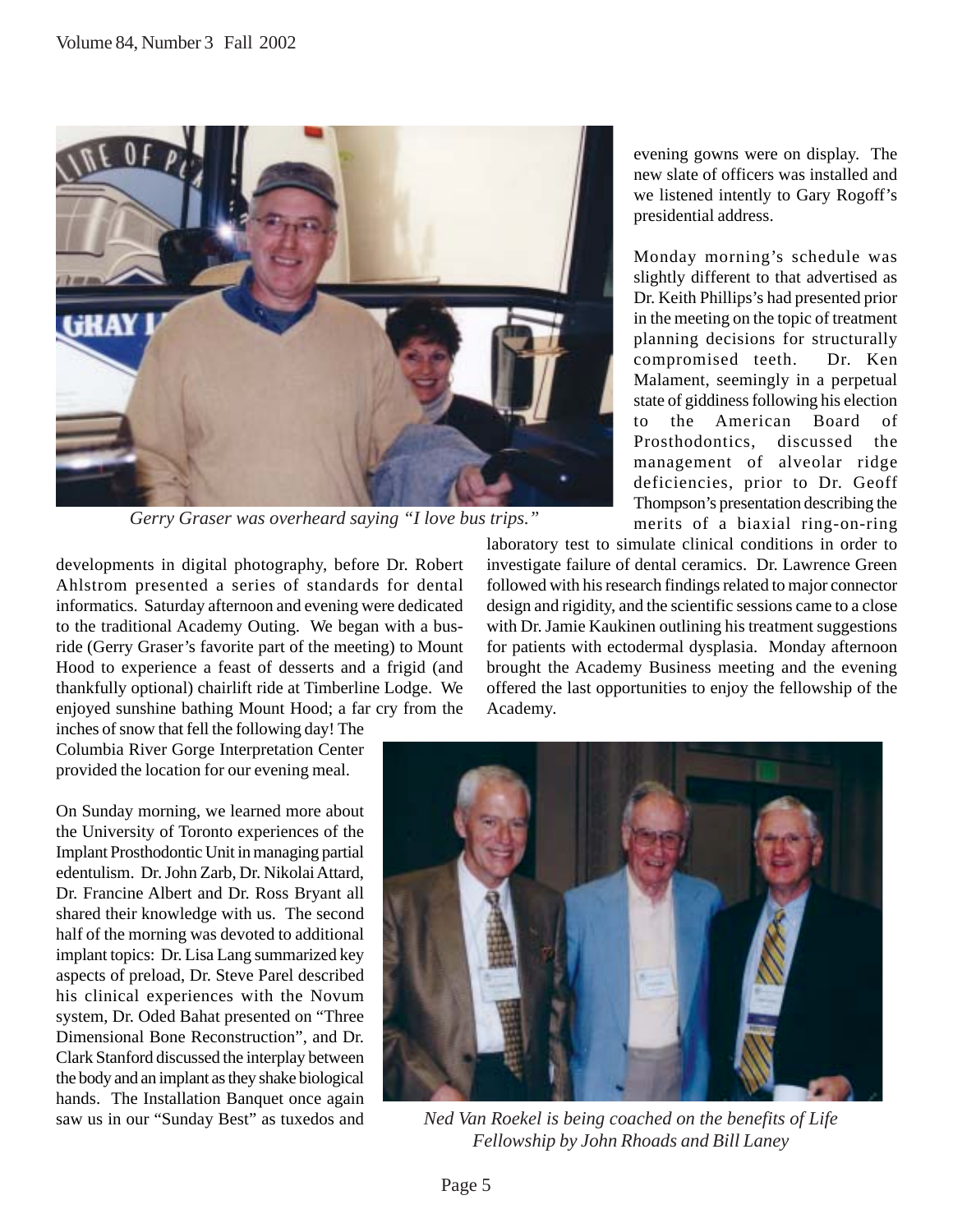#### **Perspectives Continued from page 2**

something or other and that will be good enough for the trusting patient. The patient will present to Dr. X for a treatment that extends outside of the mini-specialty and what will the Dr. X's do? More importantly, will Dr. X recognize that they don't know what it is that they don't know?

Think back to your first week in specialty training. You were probably enthusiastic, confident, and secure. You knew that you were selected for a position because your credentials were superior to those of others who had applied. You were qualified, darn it, and you knew it! Well, how long did that last? How much time passed before it became clear to you that you really weren't going to be able to show them how much knowledge you came in with, instead you were treading water as the ship of knowledge steamed forward. Oh, with time and experience you learned how to learn all the things that you needed to know but it didn't happen over night. Did it happen in those first few weeks? Unlikely! Did it happen in the first year? Perhaps, but what would have happened if at the end of that first year the entire specialty training was done? There you had the whole enchilada and there was nothing else on the plate to take in. You were just getting over the first realization that you didn't know it all and were just becoming comfortable in the notion that you had a lot to learn and here it is, finished.

So what does specialty training do? It protects the public. It provides clinicians with a known level of skill that extends to more than a few isolated areas of interest. Ultimately it provides credentials that a patient can comfortably seek when they have a special problem. The patient shouldn't have to resort to a medical dictionary to determine the exact sub-specialist for their problem, they should be able to easily determine the specialist that they need. Can there be a logical explanation as to how more accrediting boards will make this situation simpler for the patient? And if there is no such explanation, aren't we simply creating the 'Mini Me'?

#### **Secretary Treasurer Notes Continued from page 3**

The deadline for submission is November. Please call me if you are not receiving your JPD subscription or if your subscription has lapsed. Keep in mind that if you are a dues-paying member in more than one sponsoring organization you are entitled to a refund directly from Mosby, Inc. of the additional subscription amount.

More information about the Boston meeting will be published in the next AP Newsletter. Be sure to visit our website at: www.academyprosthodontics.org for the latest news.

#### **One on One with Thuan Dao Continued from page 8**

lectures nationally and internationally on the fruits of her research.

Subsequently, you understandably challenge the concept of balance. However, I assure you Thuan's academic verve extends to her personal being. She adamantly states "It is important to have balance. Balance in work, family and home." Previous encounters with "burnout" fortify her conviction in this principle. Thuan relishes traveling, therefore, her balance principle compels her, whenever possible, to include some personal vacation to her professional travel venues. How often do we forget to savor the unique region's we professional enrich? Journeys also include regular travel to see and enjoy family.

When home, adjacent to Lake Ontario in Toronto, Dr. Dao involves herself in a broad spectrum of interests to fortify this vital balance. She is an accomplished pianist with an endearing appreciation of classical music. This talent was cultivated at an early age and fortified through similar family interests. Those nimble fingers may be considered green as demonstrated by her devotion to

gardening, specifically nurturing a variety of her preferred genus, orchids. This perennial task triumphs the cold, blustery winters Toronto endures.

Dr. Dao's artistry is wide-ranging from the prosthodontic lab to written verse. Her education in French Literature cultivated a love for poetry she identifies as a personal solace. One can begin to realize the equilibrium Thuan creates to allay the professional strain we all encounter. Although, the often obligatory physical liberation of stress is accomplished for Thuan through walking, swimming and tennis, thus completing the ambition of total harmony for Dr. Dao.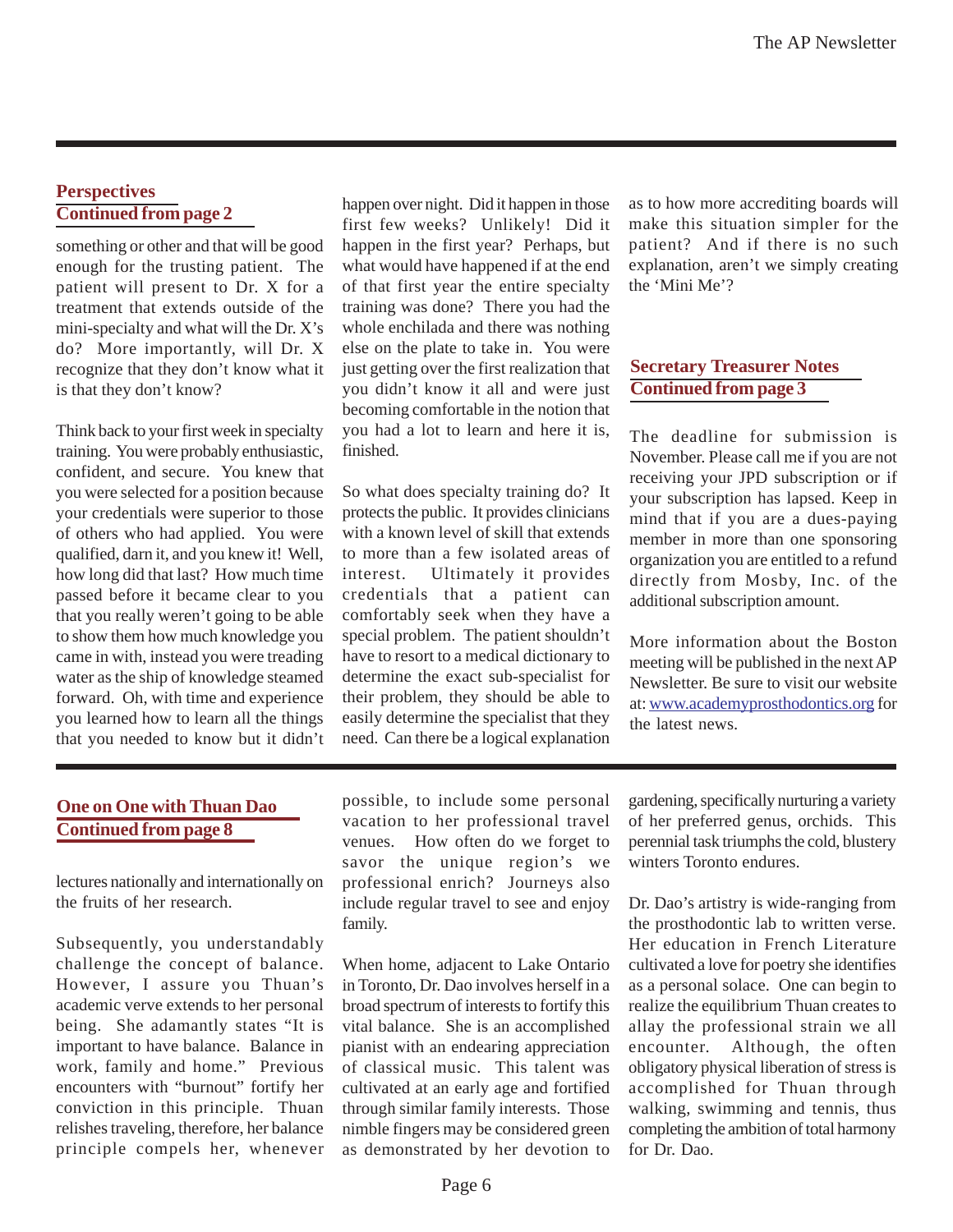

## **Another Successful Outreach Program in Alaska**

Cademy life fellow Dorsey<br>Moore returned to Juneau,<br>Alaska for the sixth straight Moore returned to Juneau, Alaska for the sixth straight year to participate in the August 2001 Academy of Prosthodontics Outreach Project. He was accompanied by his dental school classmate Dr. Dayton McDonald, Academy members Tom Taylor and Bob Kelly and University of Connecticut prosthodontic residents Dr. Louis Keys and Rob Schulman.



*Fortunately there is time to unwind*



*Clockwise from the back left you will see the "Outreach Group" of Dorsey Moore, Tom Taylor, Bob Kelly, Rob Schulman, Dayton McDonald and Louis Keys*

This outreach project serves members of the Tlingit tribe who live on islands some distance from Juneau and are unable to make repeated trips to town for denture treatment. Since the Academy team used an accelerated technique, the patients were able to come to town once, stay with friends or relatives, and receive care that they would otherwise not be able to have. Twenty-one dental arches were treated in this effort.

> The Academy has provided approximately \$200,000 in treatment to patients at the Indian Health Service Clinic in Juneau. All six participants paid their own way to Seattle and were supported by the Academy of Prosthodontics Foundation for only

the Seattle to Juneau leg. In addition, the Southeast Alaska Regional Health Consortium paid the entire expense of lodging and two rental cars for the week. It was obvious that the Academy efforts on behalf of their patients were greatly appreciated.

If you have frequent flyer miles which you would like to donate to this worthy cause, or you would like to participate in an outreach project please call Outreach Chair Eric Rasmussen.



*Bob Kelly and Rob Schulman prepare for the day*

*Dorsey Moore and dental school classmate Dayton McDonald relax after a hard day of work*